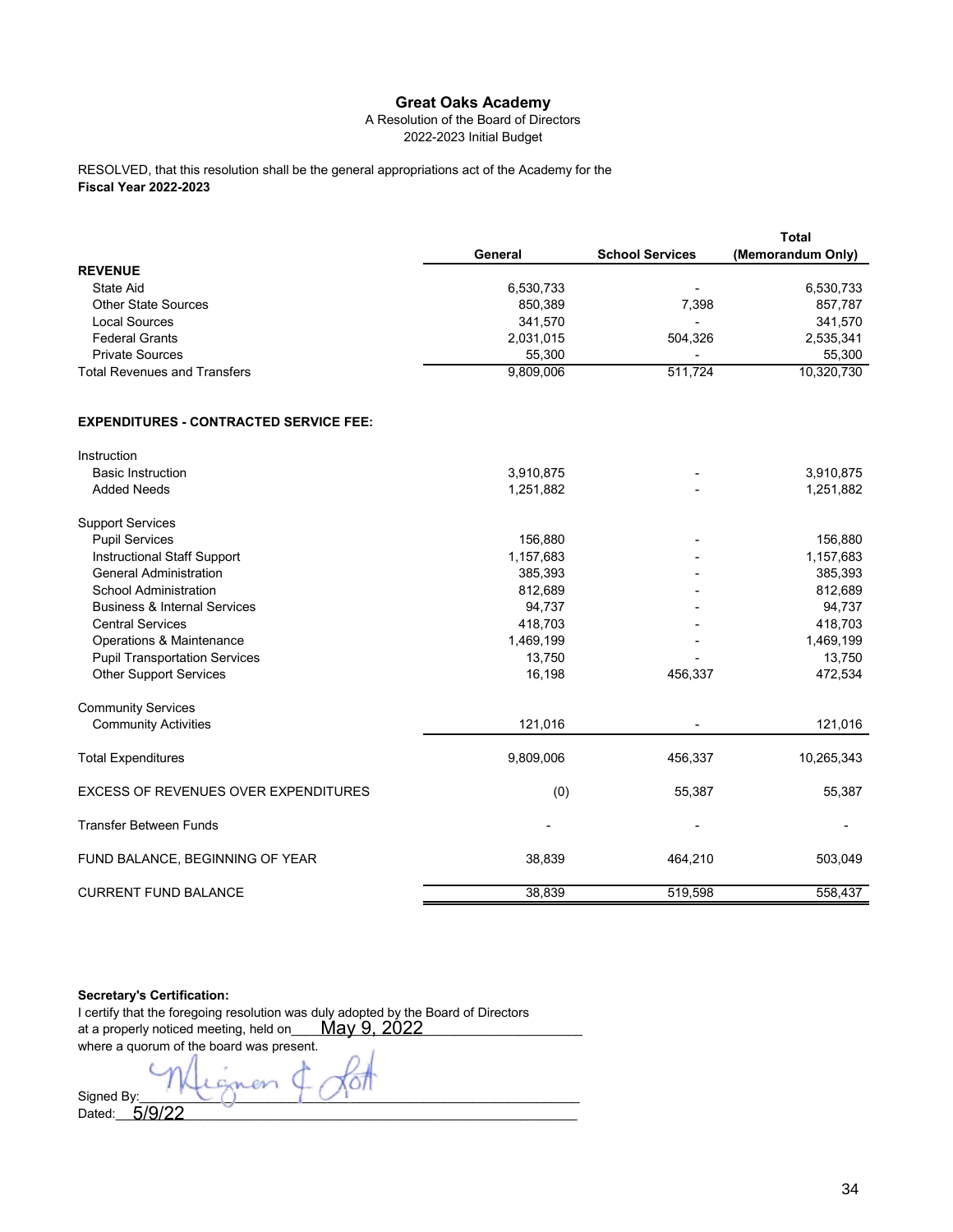## **Great Oaks Academy**

2022-2023 Initial Budget Detail

|                                                  | 2022-2023<br>Initial |
|--------------------------------------------------|----------------------|
| <b>General Fund</b>                              |                      |
| <b>REVENUE</b>                                   |                      |
| State Aid                                        | 6,530,733            |
| <b>Revenue from State Sources</b>                | 850,389              |
| Revenue from Local Sources                       | 341,570              |
| Restricted-Federal 'Pass thru' Grants - Title I  | 372,606              |
| Restricted-Federal 'Pass thru' Grants - Title II | 1,543                |
| Restricted-Federal 'Pass thru' Grants - Title IV | 547                  |
| Restricted-Federal 'Pass thru' Grants - IDEA     | 92,216               |
| Restricted-Federal 'Pass thru' Grants - ESSER    | 1,564,104            |
| <b>Revenue from Private Sources</b>              | 55,300               |
| <b>Total Revenue &amp; Other Transactions</b>    | 9,809,006            |
| <b>EXPENDITURES</b>                              |                      |
| <b>Basic Instruction</b>                         |                      |
| Salaries, Taxes, & Benefits                      | 2,787,313            |
| Local Meetings                                   | 7,225                |
| Printing and Binding                             | 28,500               |
| <b>Teaching Supplies</b>                         | 74,659               |
| <b>Textbooks</b>                                 | 283,888              |
| Software & Equipment                             | 53,471               |
| <b>Equipment Lease</b>                           | 450,989              |
| Dues/Memberships                                 | 4,100                |
| Field trips                                      | 18,400               |
| <b>Contracted Services</b>                       | 95,937               |
| <b>Employment Expenses</b>                       | 6,750                |
| Finger Printing & Background Checks              | 3,000                |
| <b>Board Funds</b>                               | 35,000               |
| <b>Indirect Costs</b>                            | 61,643               |
| <b>Total - Basic Instruction</b>                 | 3,910,875            |
| <b>Added Needs</b>                               |                      |
| <b>Compensatory Education</b>                    |                      |
| Salaries, Taxes, & Benefits                      | 750,820              |
| <b>Teaching Supplies</b>                         | 194,370              |
| <b>Contracted Services</b>                       | 12,000               |
| <b>Indirect Costs</b>                            | 22,771               |
| <b>Subtotal - Compensatory Education</b>         | 979,961              |
| <b>Special Education</b>                         |                      |
| Salaries, Taxes, & Benefits                      | 244,090              |
| <b>Local Meetings</b>                            | 375                  |
| <b>Workshops and Conferences</b>                 | 1,100                |
| <b>Teaching Supplies</b>                         | 1,780                |
| Software & Equipment                             | 600                  |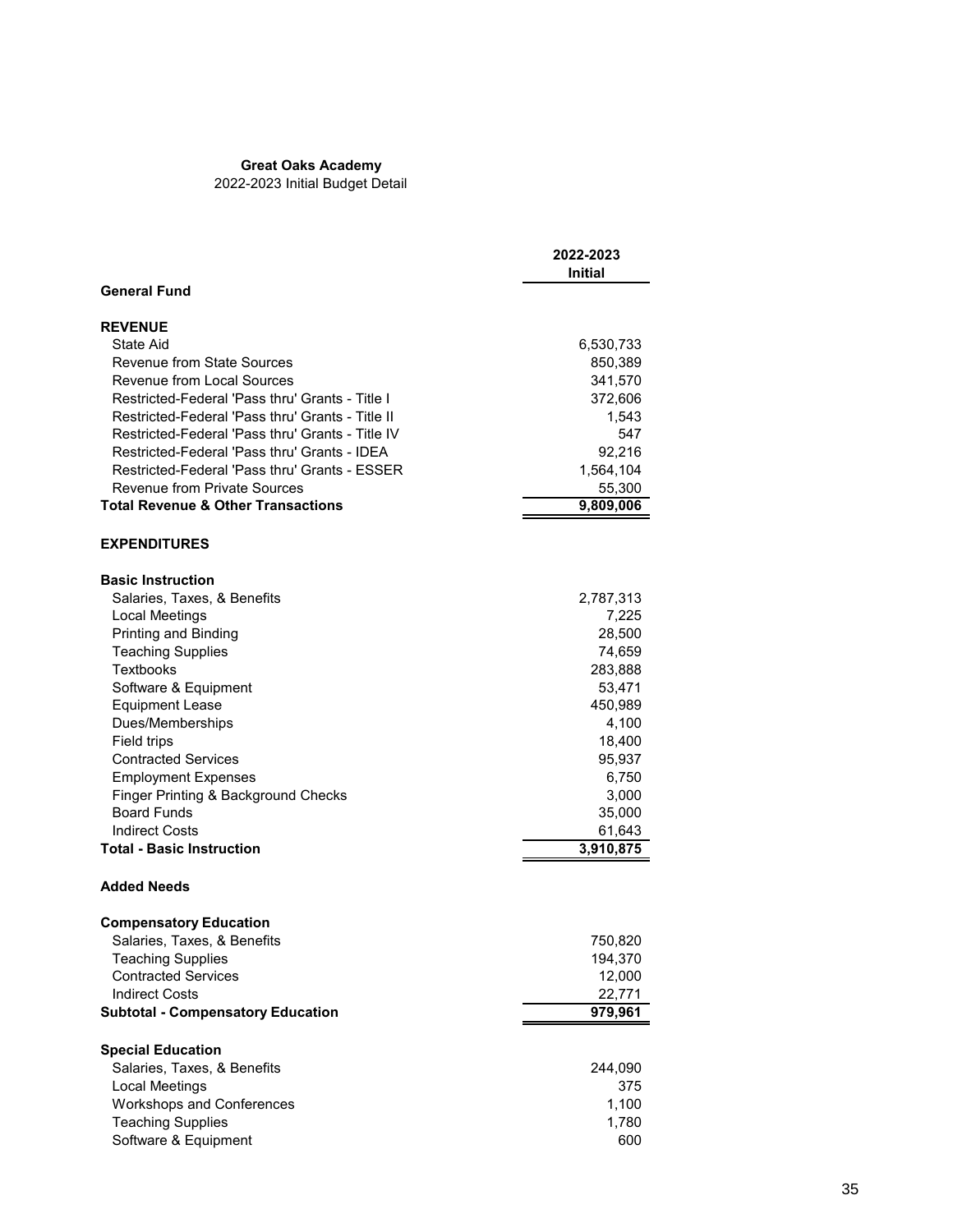| Dues/Memberships<br><b>Indirect Costs</b><br><b>Subtotal - Special Education</b> | 640<br>23,335<br>271,921 |
|----------------------------------------------------------------------------------|--------------------------|
| <b>Total - Added Needs</b>                                                       | 1,251,882                |
| <b>Pupil Services</b>                                                            |                          |
| <b>Social Work Services</b>                                                      | 106,285                  |
| <b>Total - Pupil Services</b>                                                    | 156,880                  |
| <b>Instructional Staff Support</b>                                               |                          |
| Salaries, Taxes, & Benefits                                                      | 576,002                  |
| <b>Local Meetings</b>                                                            | 25                       |
| Workshops and Conferences<br><b>Office Supplies</b>                              | 2,250<br>9,699           |
| Improvement of Instruction                                                       | 249,314                  |
| <b>Professional Development</b>                                                  | 62,679                   |
| <b>Library Books</b>                                                             | 4,000                    |
| Technology                                                                       | 205,379                  |
| <b>Special Education</b><br><b>Indirect Costs</b>                                | 34,485                   |
| <b>Total - Instructional Staff Support</b>                                       | 13,850<br>1,157,683      |
|                                                                                  |                          |
| <b>General Administration</b>                                                    |                          |
| <b>Board of Education</b>                                                        |                          |
| <b>Board of Education Administration</b>                                         | 79,181                   |
| Legal Fees                                                                       | 7,250                    |
| Audit<br>Travel & Expense Staff                                                  | 11,200<br>500            |
| Insurance                                                                        | 11,000                   |
| <b>Subtotal - Board of Education</b>                                             | 109, 131                 |
|                                                                                  |                          |
| <b>Executive Administration</b><br>Executive Administration                      | 54,606                   |
| Oversight Fee                                                                    | 221,656                  |
| <b>Subtotal - Executive Administration</b>                                       | 276,261                  |
| <b>Total - General Administration</b>                                            | 385,393                  |
| <b>School Administration</b>                                                     |                          |
|                                                                                  |                          |
| <b>Office of the Principal</b><br>Salaries, Taxes, & Benefits                    | 333,647                  |
| <b>Local Meetings</b>                                                            | 17,775                   |
| Workshops and Conferences                                                        | 5,371                    |
| Mailing                                                                          | 5,400                    |
| Printing & Binding                                                               | 2,250                    |
| <b>Office Supplies</b>                                                           | 6,000                    |
| Dues/Memberships<br><b>Contracted Services</b>                                   | 3,500<br>3,360           |
| <b>Bank Charges</b>                                                              | 640                      |
| Subtotal - Office of the Principal                                               | 377,943                  |
|                                                                                  |                          |
| <b>Other School Administration</b>                                               |                          |
| Admissions & Other Administrative Support<br>Salaries, Taxes, & Benefits         | 227,723<br>31,668        |
| Advertising                                                                      | 174,440                  |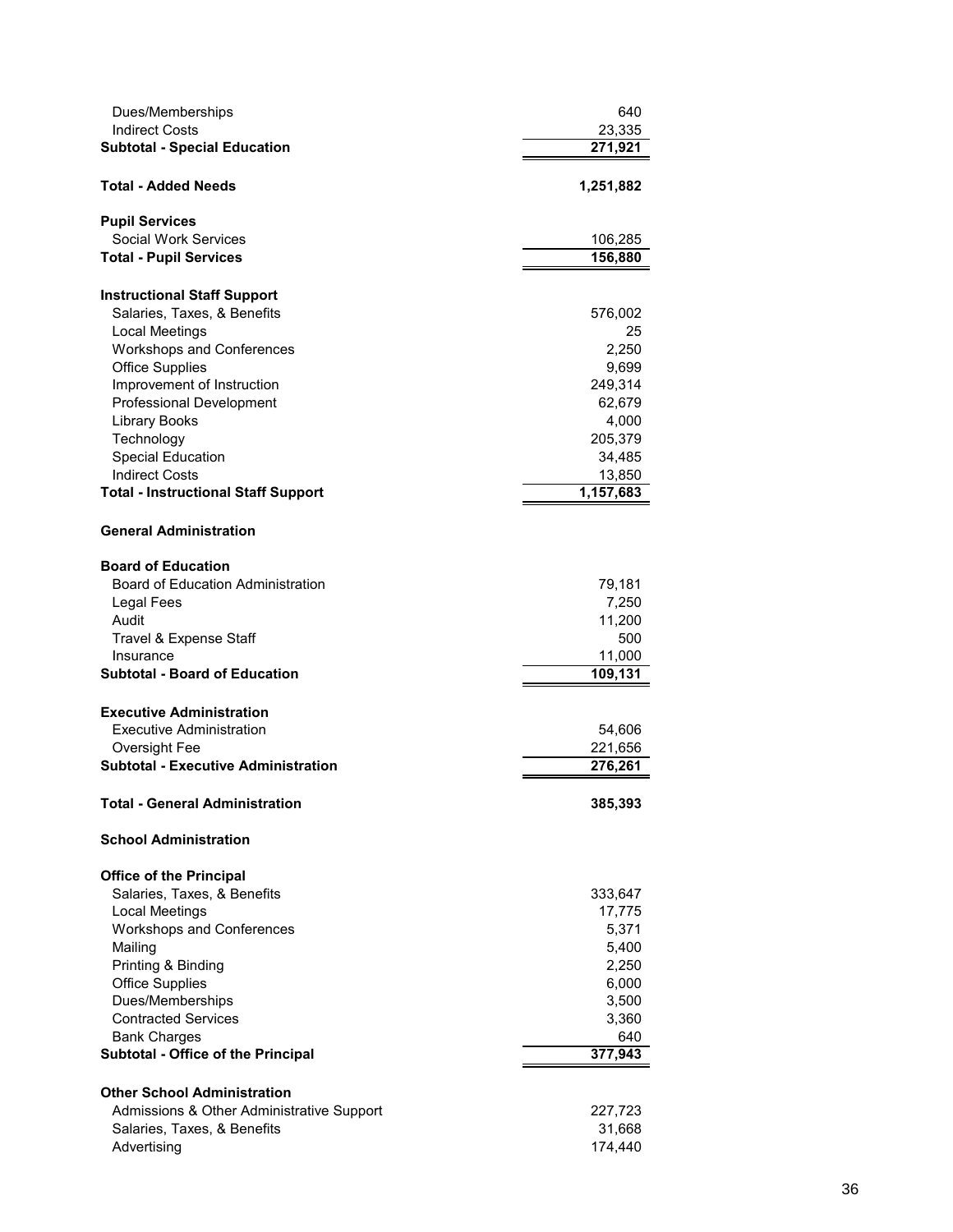| Local Meetings<br><b>Workshops and Conferences</b>                       | 500<br>415         |
|--------------------------------------------------------------------------|--------------------|
| <b>Subtotal - Other School Administration</b>                            | 434,746            |
| <b>Total - School Administration</b>                                     | 812,689            |
| <b>Business &amp; Internal Services</b><br><b>Fiscal Services</b>        |                    |
| <b>Internal Distribution Services</b>                                    | 89,567<br>5,170    |
| <b>Total - Business &amp; Internal Services</b>                          | 94,737             |
|                                                                          |                    |
| <b>Central Services</b>                                                  |                    |
| <b>Information Services</b>                                              | 53,640             |
| <b>Staff/Personnel Services</b>                                          | 345,134            |
| <b>Other Central Services</b>                                            | 19,929             |
| <b>Total - Central Services</b>                                          | 418,703            |
|                                                                          |                    |
| <b>Operations &amp; Maintenance</b><br><b>Internal Building Services</b> | 28,927             |
| Other Purchased Service (Janitorial)                                     | 1,210              |
| Telephone                                                                | 2,500              |
| Gas                                                                      | 19,800             |
| Electric                                                                 | 63,975             |
| Water & Sewer                                                            | 7,075              |
| Waste & Trash Disposal                                                   | 5,050              |
| <b>Building Maintenance &amp; Repair</b>                                 | 265,627            |
| Equipment Maintenance & Repair                                           | 6,640              |
| Lease of Building                                                        | 856,480            |
| Lease of Equipment                                                       | 4,369              |
| <b>Equipment Purchases</b>                                               | 12,150             |
| Liability Insurance                                                      | 120                |
| <b>Property Taxes</b>                                                    | 32,364             |
| Property Insurance                                                       | 17,600             |
| Safety & Security<br><b>Indirect Costs</b>                               | 130,234            |
| Miscellaneous                                                            | 11,617             |
| <b>Total - Operations &amp; Maintenance</b>                              | 3,460<br>1,469,199 |
|                                                                          |                    |
| <b>Pupil Transportation Services</b>                                     |                    |
| <b>Contracted Transportation</b>                                         | 750                |
| <b>Field Trips</b>                                                       | 13,000             |
| <b>Total - Pupil Transportation Services</b>                             | 13,750             |
| <b>Other Support Services</b>                                            |                    |
| <b>Pupil Activities</b>                                                  |                    |
| Salaries, Taxes, & Benefits                                              |                    |
| <b>Contracted Services</b>                                               |                    |
| Supplies                                                                 | 14,848             |
| <b>Indirect Costs</b>                                                    | 1,350              |
| <b>Miscellaneous</b>                                                     |                    |
| <b>Total - Pupil Activities</b>                                          | 16,198             |
| <b>Community Services</b>                                                |                    |
| <b>Community Activities</b>                                              |                    |
| <b>Contracted Services</b>                                               | 92,987             |
| Supplies                                                                 | 15,816             |